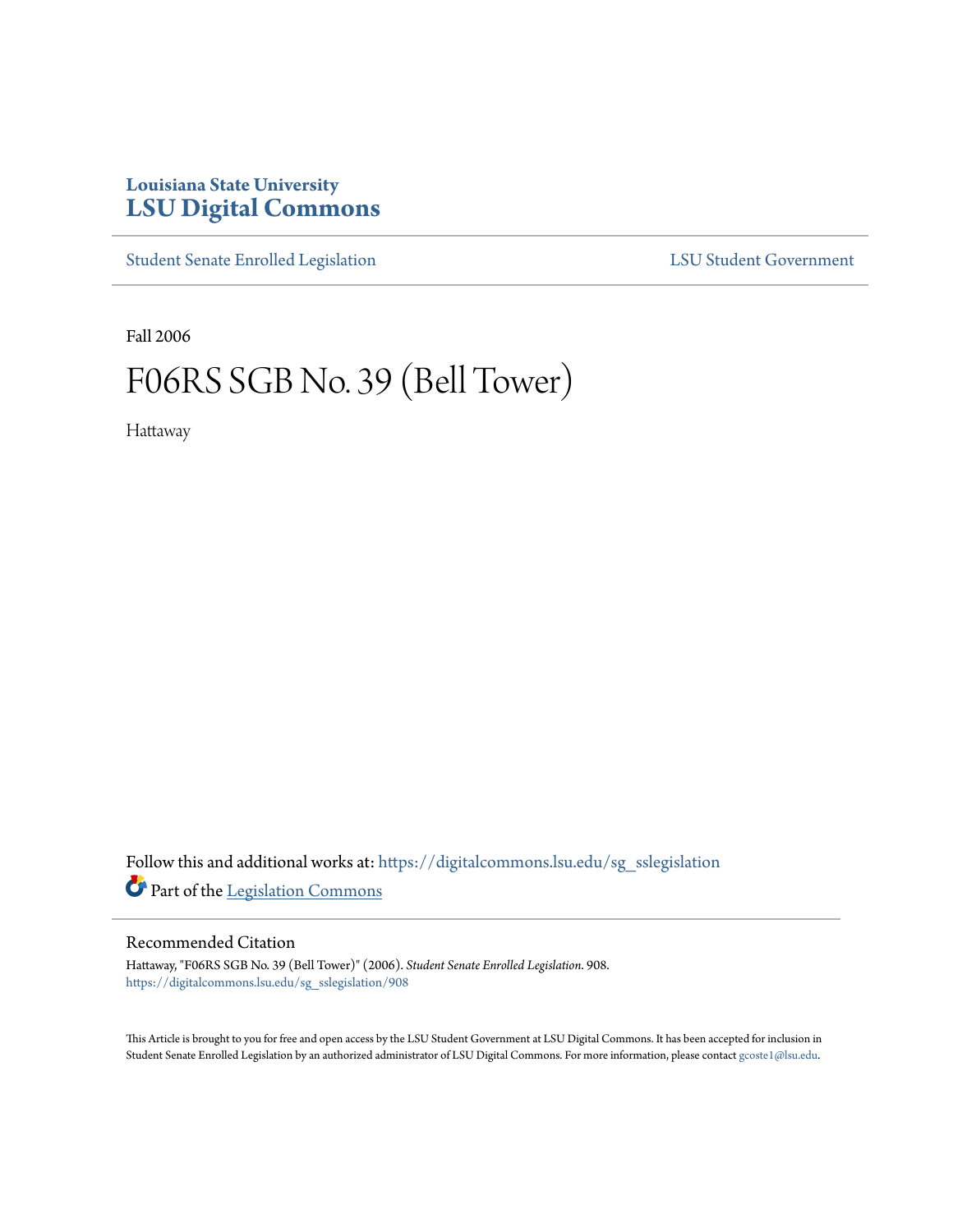|                | STUDENT GOVERNMENT                                                     | <b>ENROLLED</b>                                                           |  |  |  |  |
|----------------|------------------------------------------------------------------------|---------------------------------------------------------------------------|--|--|--|--|
| $\frac{1}{2}$  | LOUISIANA STATE UNIVERSITY                                             |                                                                           |  |  |  |  |
| $\overline{4}$ | <b>STUDENT SENATE</b>                                                  |                                                                           |  |  |  |  |
| 5              | <b>FO6RS</b>                                                           |                                                                           |  |  |  |  |
| 6              | <b>SGB No. 39</b>                                                      |                                                                           |  |  |  |  |
| $\tau$         | <b>SENATOR HATTAWAY</b><br>BY:                                         |                                                                           |  |  |  |  |
| 8              | <b>A BILL</b>                                                          |                                                                           |  |  |  |  |
| 9              | TO APPROPRIATE \$29,985.00 FROM THE STUDENT GOVERNMENT SURPLUS ACCOUNT |                                                                           |  |  |  |  |
| 10             | TO REPAIR THE CARILLON SYSTEM IN MEMORIAL TOWER.                       |                                                                           |  |  |  |  |
| 11             |                                                                        |                                                                           |  |  |  |  |
| 12             | <b>PARAGRAPH 1:</b>                                                    | WHEREAS, MEMORIAL TOWER (ALSO REFERRED TO AS THE                          |  |  |  |  |
| 13             |                                                                        | CAMPANILE) WAS CONSTRUCTED BEGINNING IN 1923 AND                          |  |  |  |  |
| 14             |                                                                        | DEDICATED WITH THE "NEW" (PRESENT) CAMPUS ON APRIL 30,                    |  |  |  |  |
| 15             |                                                                        | 1926, AND;                                                                |  |  |  |  |
| 16             | <b>PARAGRAPH 2:</b>                                                    | WHEREAS, MEMORIAL TOWER IS 175 FEET HIGH AND FIRST AND                    |  |  |  |  |
| 17             |                                                                        | FOREMOST SERVES AS A MEMORIAL TO THE 1, 447 LOUISIANANS                   |  |  |  |  |
| 18             |                                                                        | WHO DIED IN WORLD WAR I, WHOSE NAMES ARE INSCRIBED ON                     |  |  |  |  |
| 19             |                                                                        | THE FOUR LARGE BRONZE PLATES WHICH ADORN THE ROTUNDA                      |  |  |  |  |
| 20             |                                                                        | WALLS, AND WHOSE SACRIFICE HAS MADE IT POSSIBLE FOR US TO                 |  |  |  |  |
| 21             |                                                                        | LIVE IN FREEDOM AND;                                                      |  |  |  |  |
| 22             | <b>PARAGRAPH 3:</b>                                                    | WHEREAS, THE MEMORIAL TOWER WAS FINANCED THROUGH                          |  |  |  |  |
| 23             |                                                                        | THE EFFORTS AND CONTRIBUTIONS OF AMERICAN LEGION POSTS                    |  |  |  |  |
| 24             |                                                                        | THROUGHOUT THE STATE OF LOUISIANA AND GIVEN TO THE                        |  |  |  |  |
| 25             |                                                                        | UNIVERSITY, AND;                                                          |  |  |  |  |
| 26             | PARAGRAPH 4:                                                           | WHEREAS, THE ORIGINAL BELL CHIMES, WHICH HAD TO BE                        |  |  |  |  |
| 27             |                                                                        | PLAYED MANUALLY, WERE REPLACED IN 1949 WITH CAMPANILE                     |  |  |  |  |
| 28             |                                                                        | CHIMES AND A "NEW" CARILLON SYSTEM BEING INSTALLED IN                     |  |  |  |  |
| 29             |                                                                        | 1960, AND;                                                                |  |  |  |  |
| 30             | <b>PARAGRAPH 5:</b>                                                    | WHEREAS, THE MOST RECENT UPGRADE TO THE INSTALLATION                      |  |  |  |  |
| 31             |                                                                        | WAS IN 1979 OF THE CARILLON MANUFACTURED BY THE VERDIN                    |  |  |  |  |
| 32             |                                                                        | COMPANY OF CINCINNATI, OHIO, AND;                                         |  |  |  |  |
| 33             | PARAGRAPH 6:                                                           | WHEREAS, UNTIL 2004 THE WESTMINSTER PEAL HOUR STRIKE                      |  |  |  |  |
| 34             |                                                                        | SOUNDS THE QUARTER HOURS AND HOURS THROUGH THE DAY                        |  |  |  |  |
| 35             |                                                                        | AND EVENING, AND;                                                         |  |  |  |  |
| 36             | <b>PARAGRAPH 7:</b>                                                    | WHEREAS, THIS PARTICULAR CARILLON IS NOT MANUFACTURED                     |  |  |  |  |
| 37             |                                                                        | ANY LONGER AND PARTS ARE UNAVAILABLE FOR REPAIR, AND;                     |  |  |  |  |
| 38             | <b>PARAGRAPH 8:</b>                                                    | WHEREAS, A NEW CARILLON SYSTEM (WITH THE ORIGINAL                         |  |  |  |  |
| 39             |                                                                        | WESTMINSTER CHIMES DUPLICATED SOUND) HAS BEEN                             |  |  |  |  |
| 40             |                                                                        | EXPLORED AND A BID SUBMITTED FOR \$29,985.00 FROM THE                     |  |  |  |  |
| 41             |                                                                        | VERDIN COMPANY TO REPLACE THE BROKEN SYSTEM, AND;                         |  |  |  |  |
| 42             | PARAGRAPH 9:                                                           | WHEREAS, MEMORIAL TOWER IS THE UNDENIABLE SYMBOL OF                       |  |  |  |  |
| 43             |                                                                        | LSU, AND;                                                                 |  |  |  |  |
| 44             | PARAGRAPH 10:                                                          | WHEREAS, MEMORIAL TOWER IS 175 FEET HIGH AND STANDS,                      |  |  |  |  |
| 45             |                                                                        | FIRST AND FOREMOST, AS A MEMORIAL DEDICATED TO FALLEN                     |  |  |  |  |
| 46             |                                                                        | HEROES, WHOSE SACRIFICE HAS MADE IT POSSIBLE FOR US TO LIVE<br>IN FREEDOM |  |  |  |  |
| 47<br>48       | PARAGRAPH 11:                                                          | WHEREAS, PLANS ARE UNDERWAY FOR THE LSU MILITARY                          |  |  |  |  |
| 49             |                                                                        | ENDOWMENT CAMPAIGN WHICH WILL RESTORE THE REST OF                         |  |  |  |  |
| 50             |                                                                        | MEMORIAL TOWER TO ITS ORIGINAL PURPOSE AS THE LSU                         |  |  |  |  |
| 51             |                                                                        | MILITARY MUSEUM, AND;                                                     |  |  |  |  |
| 52             | PARAGRAPH 12:                                                          | THEREFORE, BE IT ENACTED BY THE STUDENT                                   |  |  |  |  |
| 53             |                                                                        | GOVERNMENT OF LOUISIANA STATE UNIVERSITY                                  |  |  |  |  |
| 54             |                                                                        | AND AGRICULTURAL AND MECHANICAL COLLEGE                                   |  |  |  |  |
|                |                                                                        |                                                                           |  |  |  |  |